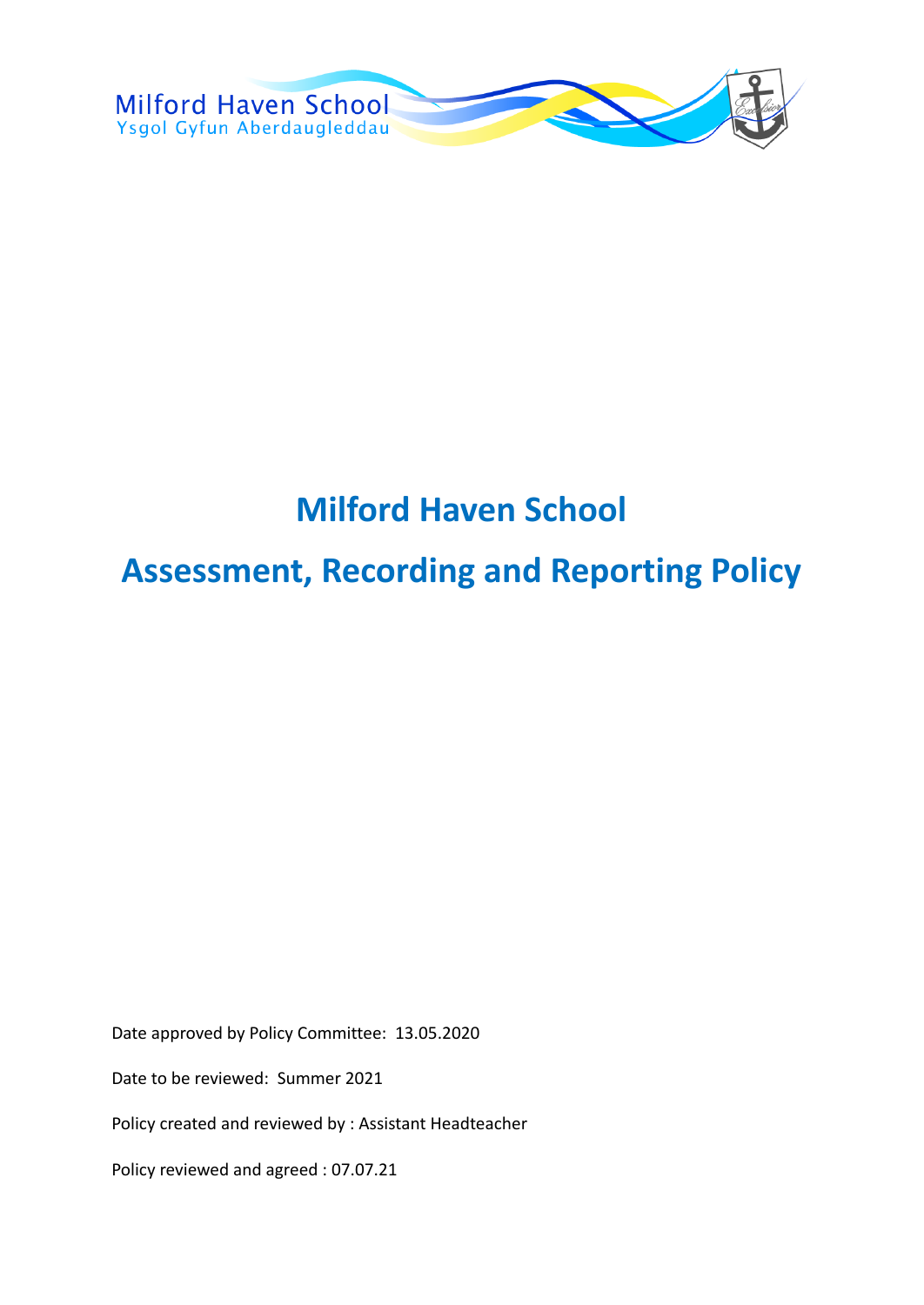# **Contents:**

- 1.1 Our Rationale.
- 1.2 Our aims and purpose
- 1.3 The principles underlying our practice
- 1.4 Assessment and Planning
- 1.5 Recording
- 1.6 Reporting
- 1.7 Management of assessment, recording and reporting policy.

# **1.1 Our Rationale:**

Our assessment, recording and reporting policy is rooted in our core values which inform all aspects of school life namely responsibility, respect, honesty, happiness, self-belief and determination.

# **1.2 Our aims and purpose**

Our assessment policy sets out the key principles behind our practice. It is intended to provide a clear and succinct overview of why, how and what we assess as a school.

- **Inform** planning (school/class/cohort/group/individual), target setting and information for parents/carers and governors.
- **Systematic** approach for informing parents of their child's progress and giving advice in how to support learning at home
- **Measure** individual/group progress and use the analysis to plan for improvement
- **Evaluate** effectiveness of teaching methods and interventions
- **Motivate** pupils and identify what students know and what they need to learn next.
- **Comply** with statutory requirements: align school with national standards and aim to exceed them

# **1.3 The principles underlying our practice:**

The process of assessment, recording and reporting should help students to learn more effectively: It should:

- Inform them about their individual progress
- Enable strengths and areas to be developed to be identified.
- Indicate the next step in the learning process and help with target setting.
- Involve the student
- Motivate through success.

The process of assessment should provide information for teachers. It should:

- Indicate strengths and areas of development needed in the teaching programme
- Indicate strengths and areas of development needed in the teaching style
- Indicate the planning needs for further learning and differentiation
- Indicate which students need support and which students need extension.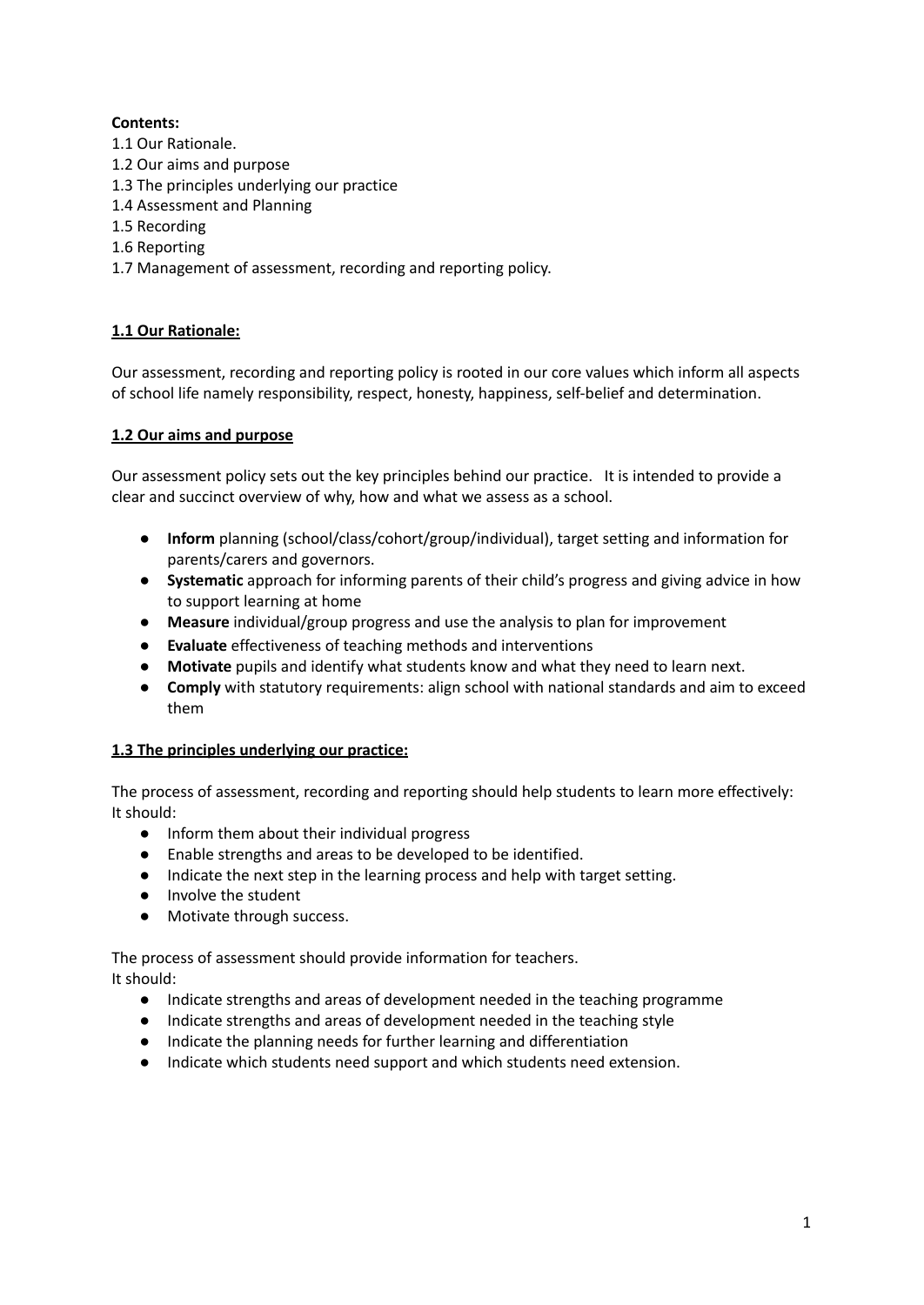The process of assessment, recording and reporting should provide information for others. It should

- Provide information for parents/carers.
- Provide information for colleagues in school.
- Provide information to assist transfer to other schools, institutes of further education or employers.
- Provide information for guidance and/or referral.

# **1.4 Assessment and planning for assessment:**

# **1.4.1 Assessment overview:**

To reach judgements concerning pupils' attainment, each subject will use a variety of assessment techniques and a wide range of evidence of achievement, including homework where appropriate. Our students will clearly understand how their work is being assessed, so they can determine realistic and achievable targets for themselves.

Assessment information on attainment and effort will be valid and meaningful for learners, teachers, parents and other audiences. Assessment systems will make use of both quantitative data such as test results, pupil targets and National Curriculum level outcomes and qualitative information such as teacher and pupil comments and opinions to drive improvements in student learning. The school will use data to set challenging targets for students

Assessment systems used will be manageable in terms of the frequency of assessment and the quantity of information to be recorded. Recording and data captures will be made as straightforward as possible. Data Capture will provide information at pupil, class, Area of learning Experience (AoLE) and whole school progress.

Our policy will ensure that our school meets statutory obligations for assessment, will promote coherence and consistency in approach to assessment across our school and will promote a common understanding of standards within our school.

It will provide a framework within which curriculum areas can design assessments to meet their particular needs, raise expectations of pupil success and provide a framework of practice which will motivate students to engage in the learning process.

Our school uses three main types of assessment: **formative; in-school summative** and **nationally standardised summative.**

# **1.4.2 Formative assessment:**

Formative assessment provides information on what pupils know, understand and can do. A wide range of assessment methods will be implemented by colleagues so that pupils' progress can be monitored and evaluated. It is important that assessments are diagnostic and engage the pupils in meaningful dialogue regarding their progress. In order to aid pupil progress, colleagues will implement Assessment for Learning strategies. Feedback from this assessment process should inform on future planning including lesson content and teaching strategies. The school will continue to develop its feedback system.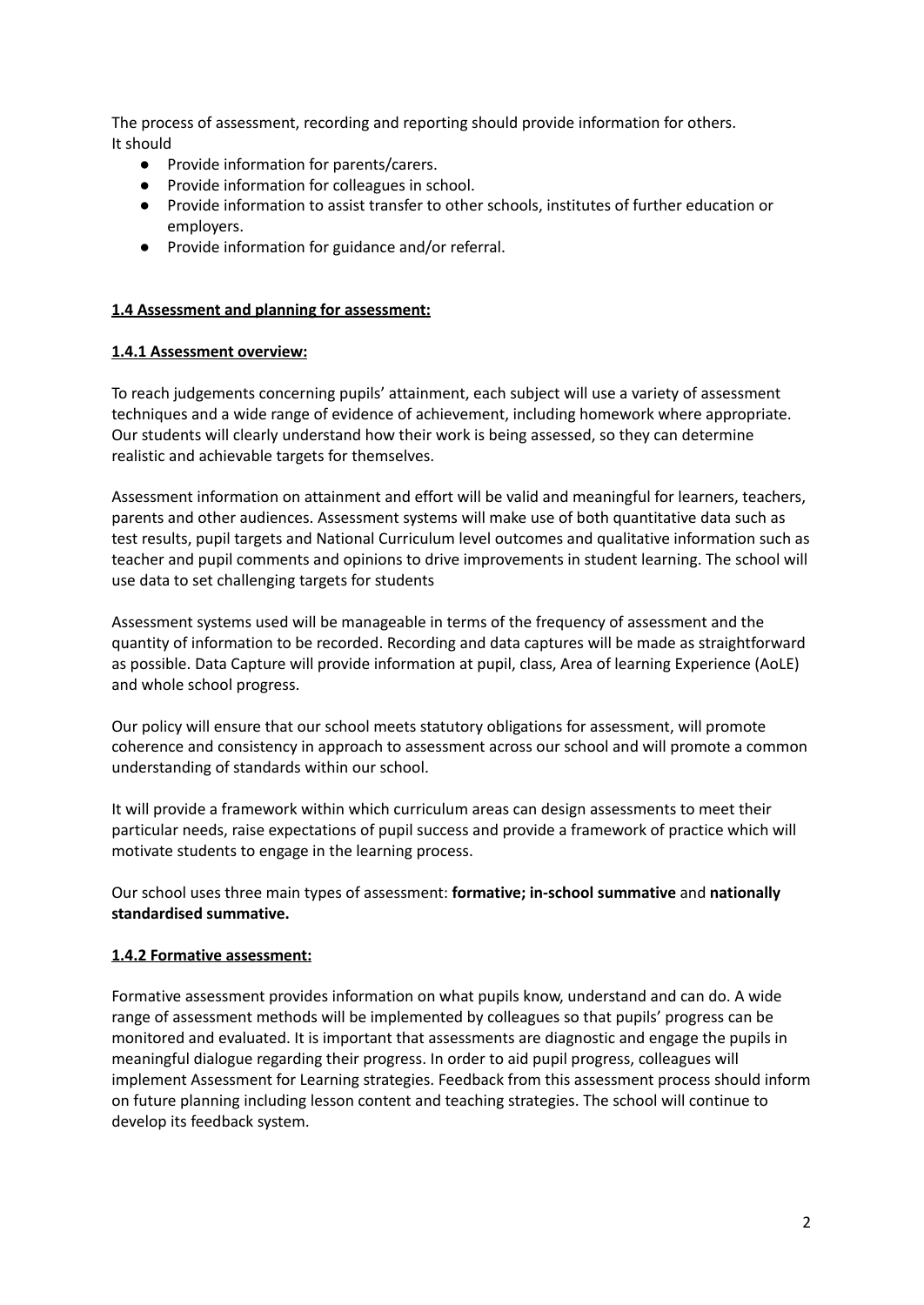Colleagues will facilitate a positive learning and assessment environment within each classroom. Formative assessment (Assessment for Learning – AfL) goes to the very heart of good quality teaching and learning. The table below summarises **some** AfL strategies used to enhance pupils' learning:

| <b>SHARING LEARNING OBJECTIVES AND</b>                                                                                                                                                           | <b>MAKING PUPILS ACTIVE PARTNERS IN THE</b>                                                                                                                     |
|--------------------------------------------------------------------------------------------------------------------------------------------------------------------------------------------------|-----------------------------------------------------------------------------------------------------------------------------------------------------------------|
| <b>SUCCESS CRITERIA WITH PUPILS</b>                                                                                                                                                              | <b>LEARNING/ ASSESSING PROCESS</b>                                                                                                                              |
| Linking to other learning and building<br>on pupils' ideas.<br>Helping pupils understand and use<br>success criteria.<br>Modelling.<br>Helping pupils to visualise and<br>recognise success.     | No hands up questioning.<br>Talk partners and pupil reflection.<br>Self-assessment and peer-<br>assessment.                                                     |
| <b>GIVING FEEDBACK ABOUT LEARNING</b>                                                                                                                                                            | <b>CREATING CONDITIONS FOR LEARNING IN</b>                                                                                                                      |
| <b>INDICATING SUCCESS AND IMPROVEMENTS</b>                                                                                                                                                       | THE CLASSROOM AND THROUGHOUT THE                                                                                                                                |
| <b>NEEDED</b>                                                                                                                                                                                    | <b>SCHOOL COMMUNITY</b>                                                                                                                                         |
| Verbal feedback and questioning.<br>Feedback against Learning<br>Objectives.<br>Giving every learner confidence that<br>he/she can succeed.<br>Teaching pupils to give constructive<br>feedback. | School values, ethos and climate.<br>Teachers and pupils' views and the<br>use of language about learning.<br>Using ICT to support AfL e.g. Google<br>Classroom |

**For pupils:** to develop keen, ambitious capable learners with a thirst for learning by identifying for them where they need to target their efforts to develop.

**For teachers:** as reflective practitioners, AfL allows us to identify what a child knows and what they need to learn next. It supports us to provide appropriate support or extension. It supports our evaluation of what is working well in our teaching and what we might need to tweak.

**For parents/carers:** it provides us with rich, constructive information to report to parents providing them with a broad picture of their strengths and areas for improvement.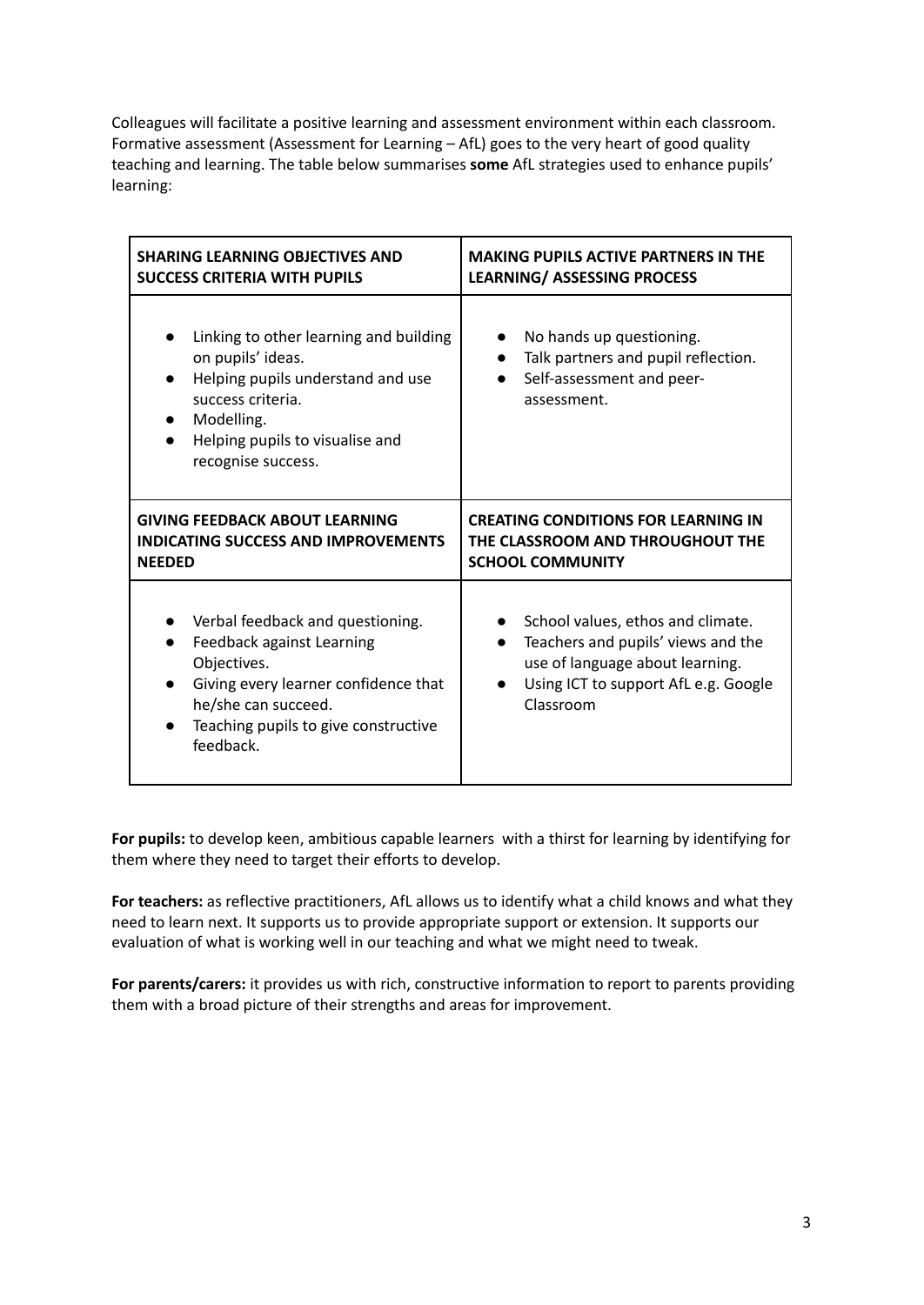# **1.4.3 In school summative assessment:**

The aim is to measure pupil progress over a period of time. Summative assessment will be effective in our school when:

- it draws on the range of assessment information and evidence when making judgements on current pupil performance
- teachers have a clear understanding of the level descriptions and how they are applied in making summative judgements in terms of internal and end of key stage requirements
- teachers make judgements which are consistent with a shared understanding of standards developed amongst colleagues, utilising standardisation material
- teachers recognise its importance in all areas of learning and give feedback to pupils on the outcomes of such assessment

In our school summative assessment (Assessment of Learning – AoL) is a significant contributor to our understanding of our students learning.

# **AoLE assessments / data capture progress checks**

Teachers will use a holistic approach when judging progress level/grades for students. They will use their knowledge of the demands of the course/AoLE, compare this to the attainment of the student and then make a professional judgment by predicting what grade/level the student will attain at the end of the key stage. A variety and range of information and assessments should be used to make valid judgements. In order to ensure consistency assessed pieces of work will undergo a standardisation and moderation process. For Data Capture points AoLE will hold a standards meeting before data capture points and at other relevant times. Assessments will be clearly identified in schemes of learning.

#### **Examinations:**

Pupils will sit internal examinations either within the AoLE or as part of a whole school schedule. These outcomes will be shared with parents/carers included in the end of year report to parents and will form part of the dialogue with parents at parents' evenings. The timetable for these examinations will be identified in the school calendar.

#### **End of Key Stage Teacher Assessments**

Curriculum areas refer to National Curriculum Level characteristics to comment on attainment in Years 7, 8 and 9. In Year 9 statutory requirements include reporting on all subjects (with the exception of RE) using National Curriculum Levels.

**For pupils:** an opportunity to understand and demonstrate how well they have developed their knowledge, skills and understanding.

**For teachers:** an opportunity to evaluate student learning and the impact of their teaching of different concepts and skills. All of this information supports the planning of future teaching and learning.

**For parents/carers:** to summarise and support the rich information provided by formative assessment and feedback.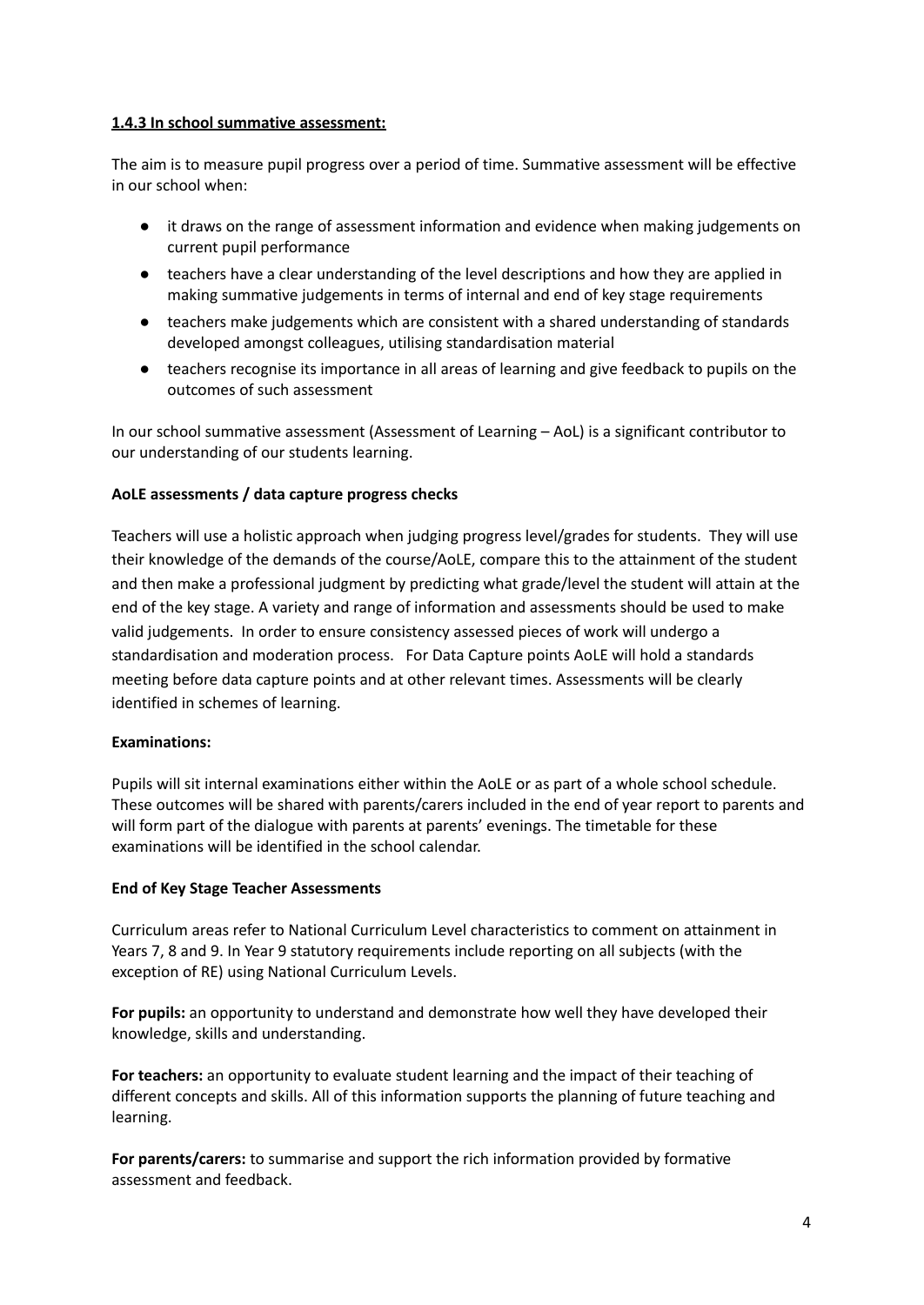**For school leaders:** to support and verify judgements made through formative assessment. To assist in monitoring the progress and attainment of individuals, classes, year groups and other identified groups within our school. To use this analysis to redeploy resources as required to close attainment and progress gaps.

# **1.4.4 Nationally standardised summative assessment**:

Allows comparisons to be made nationally to inform our current whole school practice.

# **National Reading and Numeracy Tests**

National reading and numeracy tests are statutory for all pupils (except those who have been dis-applied) in Key Stage 3. The procedural (numeracy), reasoning (numeracy) and reading tests (Literacy) are online and can be completed at any time over the academic year.

# **External Examinations, Controlled Assessments and Non-Examined Assessments.**

At Key Stage 4/5 different pupils will study a range of Level 3, Level 2, Level 1 and Entry Level qualifications according to the needs of the individual pupil. Assessments of qualifications are based on external examinations and/or controlled assessments and/or non-examined assessments.

**For pupils:** comparisons to performance of pupils nationally.

**For teachers:** comparisons to performance nationally and clarity on nationally expected standards.

**For parents/carers:** comparisons as to how our school and their child is performing nationally.

**For the government**: to hold us to account.

**For ESTYN:** to provide information on our school's performance and effectiveness.

#### **1.4.5 Planning for assessment/progress opportunities:**

As part of the assessment/progress planning process, each curriculum area should ensure that all statutory requirements for assessment are being met and that assessment informs future planning:

- Assessment/progress opportunities should be clearly identified in the scheme of learning. They should arise naturally from the teaching programme, and should help the teacher to ensure that curriculum objectives are being met;
- There should be a range of assessment/progress methods. Testing is one such method, but it should not be the only one used;
- It is important that all students have the same range of assessment/progress opportunities irrespective of the teacher taking the class;
- Consistency of feed forward and assessment should be a central aspect of our planning within curriculum areas;
- All assessments/progress opportunities should be judged against clear criteria such as National Curriculum attainment targets or GCSE/GCE/BTEC criteria;
- Pupils should be involved as much as possible in their own assessment. They should be aware of how and when they are going to be assessed in advance;
- Individual assessment/progress opportunity tasks should be planned carefully in advance.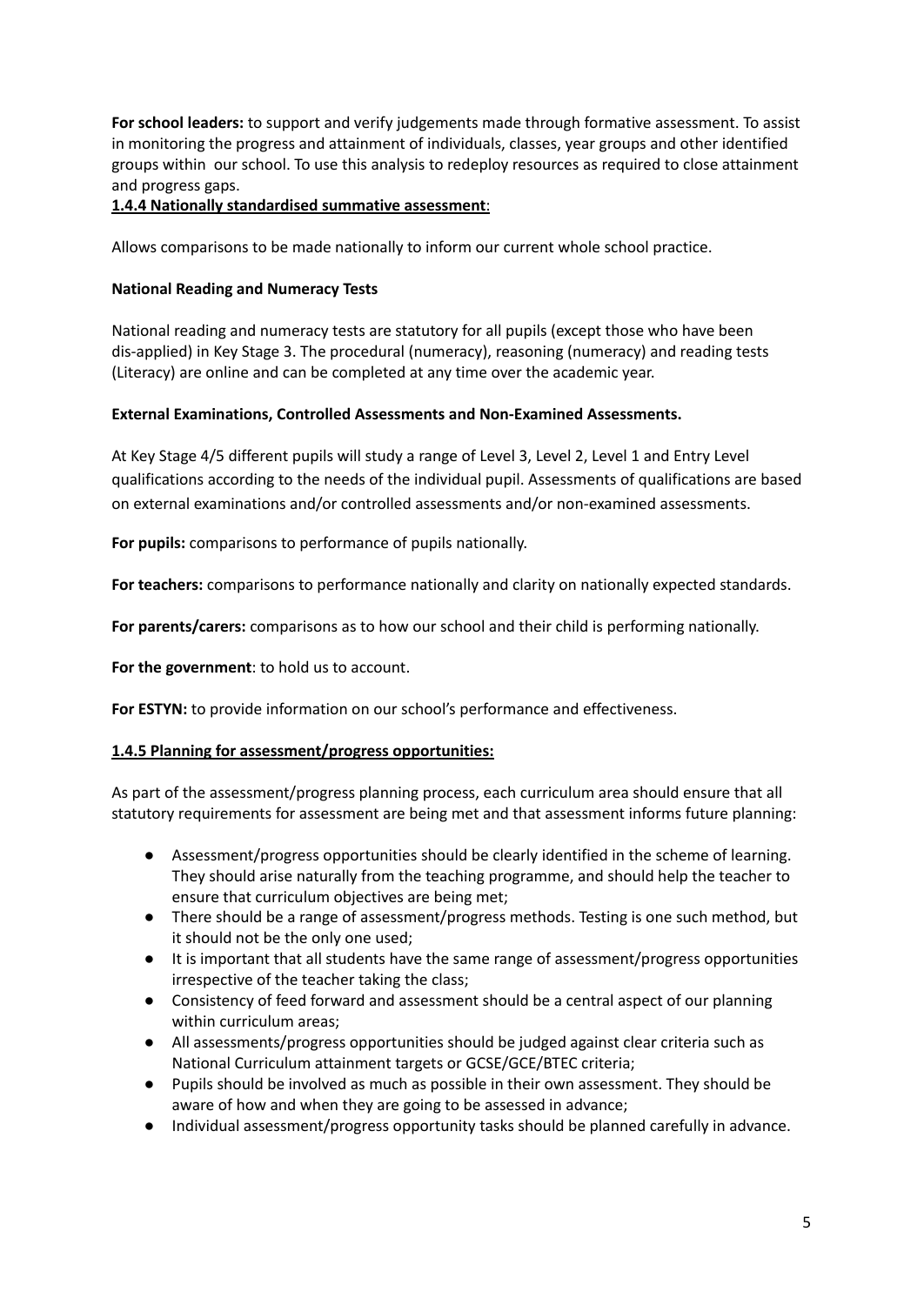(see appendices AoLE assessment overview pro forma )

#### **1.4.6 Target setting and student tracking**

The target setting process and student tracking will seek to promote greater student responsibility for their own learning. The following sources supplemented by consultation with other professionals will be used to set and monitor student progress.

- KS2 and KS3 national curriculum levels and KS4 Examination results
- National Literacy and Numeracy Tests
- Non verbal tests
- ALN testing where applicable
- CAT 4 testing
- FFT data
- ALPS for post 16 target setting

Our school will use this information to assign a Performance Grade to each student. There will be an expectation that students assigned a particular Performance Grade will reach certain levels of attainment in each Key Stage. The grade will be recorded and shared with students and parents and pupil progress will be measured against it on a regular basis.

Our school will use all of the above information to set individual, curriculum and whole school targets which are realistic and achievable, but also challenging. We will take into account comparative data sets, modelled outcomes and value-added data when setting targets to ensure that we aim to be at least above the median in the eFSM benchmarking group tables. The whole school targets set will be used to review the performance of curriculum areas and specific groups of learners.

With the LNF and DCF there is an increased focus on assessment of pupils' literacy and numeracy skills across the curriculum. However, pupils will continue to be assessed on subject specific skills in line with level descriptors, at Key Stage 3 as well as in their progress in literacy, numeracy and digital skills.

Pupil progress will be also monitored across the key stages. Teachers from schools within the cluster will share their practice and standardisation of portfolios of pupil product. These portfolios will then be used along with the level descriptors to moderate pupils' work so that there is consistency across the stages.

At Key Stage 4/5 the nature of assessment is governed by the course being followed, although the principles of formative assessment will continue to inform the next steps in pupils' learning.

#### **Pupil Target Setting/Progress Tracking**

Our system tracks the progress the Year 7 students make and subsequent year groups. The procedure allows them to reflect on the progress they have made and identify the actions they need to take to build on their current success.

Our target-setting and performance-tracking programme aims to ensure that all our pupils and their parents/carers are clear as to the level of attainment expected by the end of the key stage.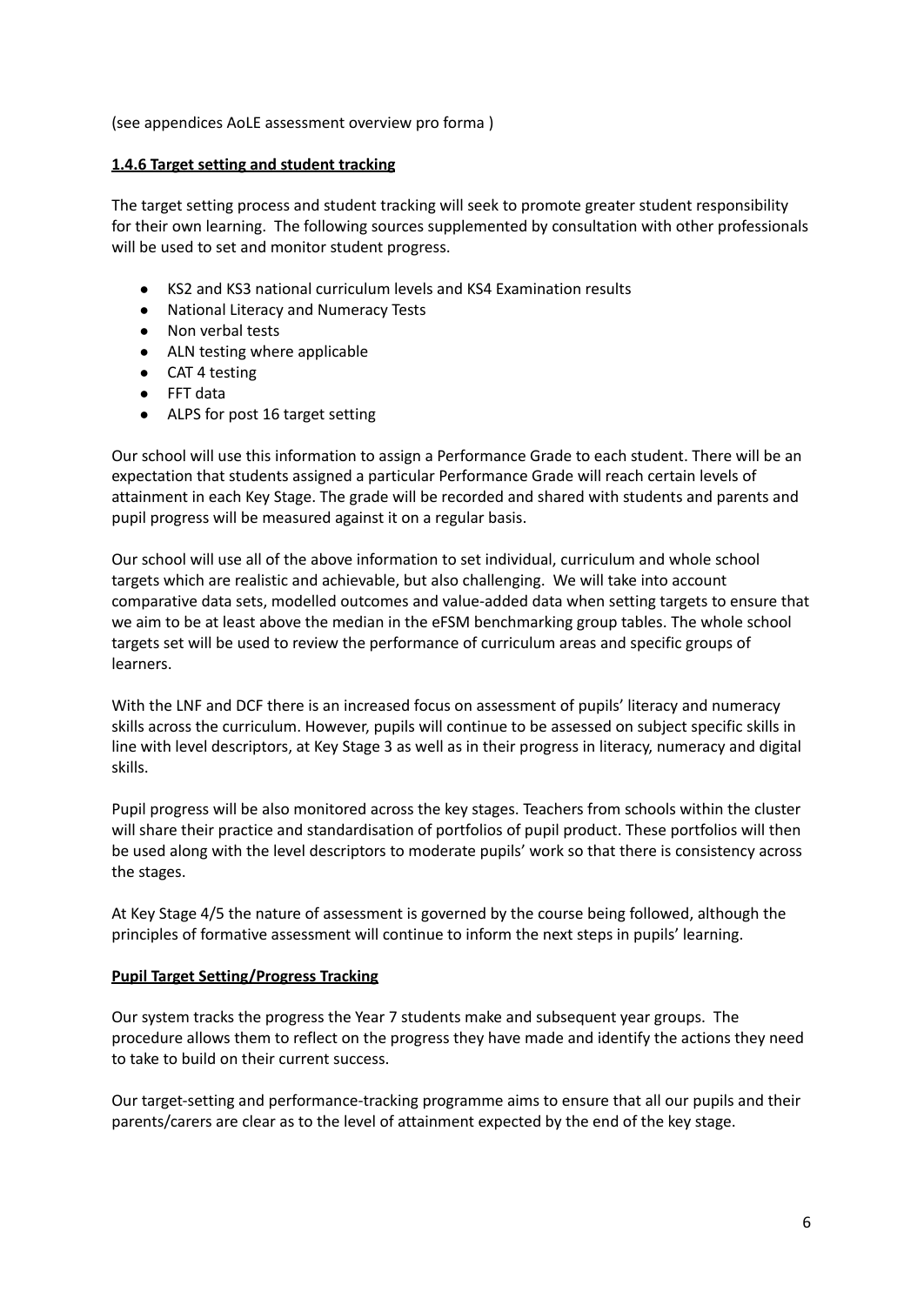The Performance Grade is a target we set for each individual pupil based on all the academic data we have available, including the end of key stage 2 levels, the CAT4 test and Welsh Government National tests. All this information is put together to produce **one** performance grade, ranging from A to E, for each pupil.

During the school year pupils' progress will be reviewed at key times, when all subject teachers will review the progress made against the **performance grade** which will reflect the standard of work produced and the effort put in, both in class and at home. This progress will be subsequently reported.

| <b>PERFORMANCE</b><br><b>GRADE</b> | <b>EXPECTED LEVEL AT END OF KS3</b> |
|------------------------------------|-------------------------------------|
| S                                  | 8                                   |
| А                                  |                                     |
| B                                  | 6                                   |
|                                    | 5                                   |
| D                                  | 4                                   |
| F                                  | 3                                   |

Whilst the Performance Grade represents what pupils should be aiming for across the board, we do recognise that pupils may sometimes have a particular strength or weakness in certain creative subjects like art, music, PE; we take this into account when measuring progress, so a pupil with a global grade of, say A, achieving A's across the board but, perhaps a B or C in art or PE, would not be deemed to be under-performing if effort indicates that he/she is trying their best.

It is important to emphasise that the Performance Grade is about pupils as individuals. It is about ensuring that each individual pupil is challenged and supported to fulfil his/her own potential. It is not about comparing one student with another; there are no grades that are 'better' or 'worse' – we simply want to support all our students and to monitor the progress they are making.

# **1.5 Recording**

# **1.5.1 Class teacher**

Individual teacher records will contain a balance of information capable of informing colleagues of pupils' progress. Records will provide a detailed record of a students' progress throughout the relevant key stage. The format will assist teachers in planning individual learning priorities and fulfilling statutory and school reporting requirements, while not being bureaucratically burdensome.

- Each teacher should keep a record of individual student attainment based upon specific criteria, and in line with statutory requirements. It will be for individual AoLE to set up appropriate trackers into which assessment marks will be entered.
- Teacher records will provide the basis for meaningful reports of attainment and progress to parents/carers.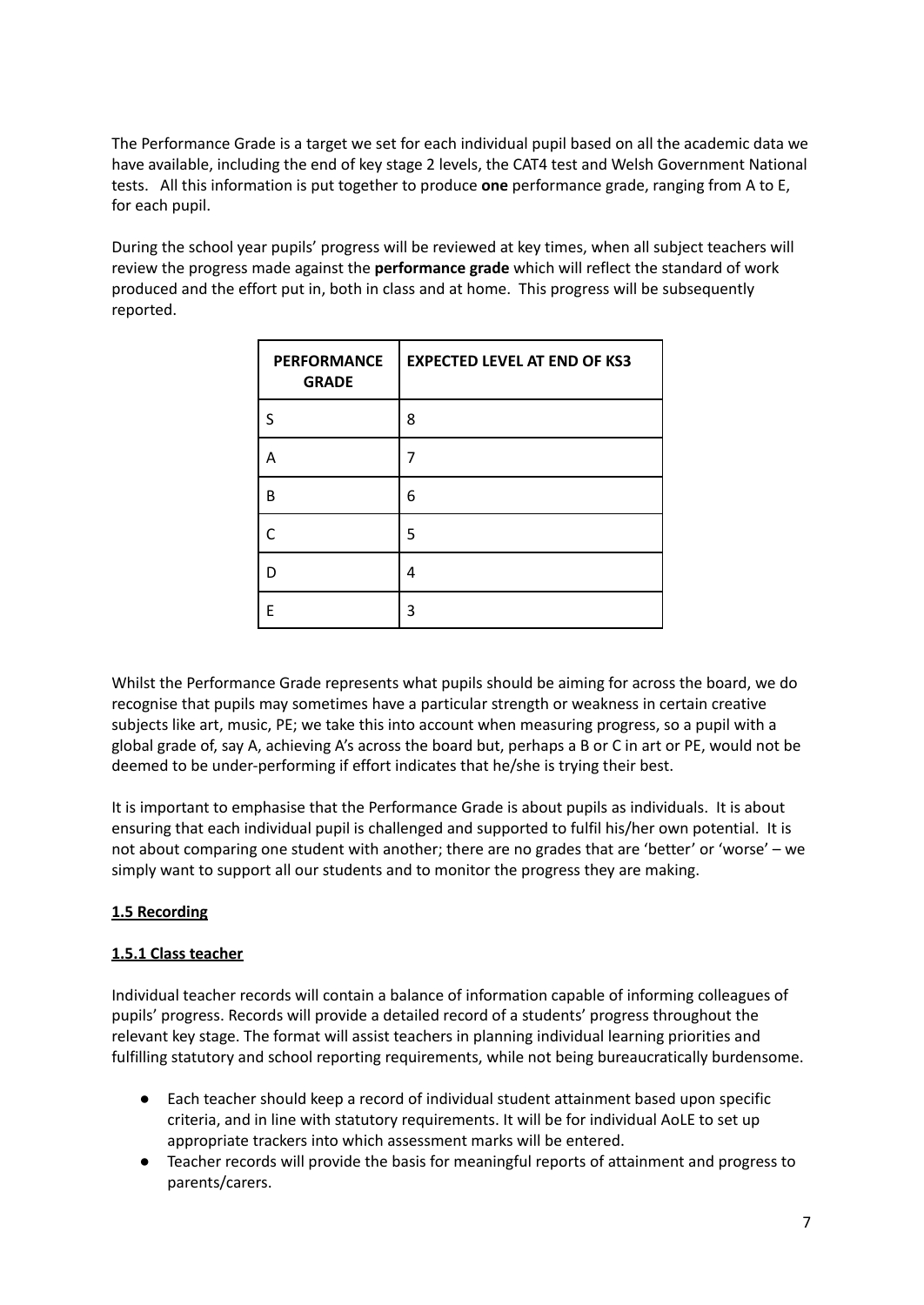● Records of student attainment should be accurate and up to date. They should influence lesson preparation and the planning of teaching programmes. Such records should assist continuity and progression.

# **1.5.2 AoLE records**

AoLE will use a whole school tracking system in order to track pupils throughout the key stages. This tracking system will be regularly updated so that students' progress can be monitored and evaluated. Directors, heads of house and strategic leaders will actively monitor pupil progress across their area of responsibility in order to target pupil underachievement and thus implement strategies. Data Capture information will be used to analyse and record which pupils will be targeted to receive intervention strategies.

- Where appropriate, exemplar material should be available within departments to provide evidence to support teacher records.
- A summative record will be maintained centrally by the data Manager via the online tracking and reporting system. These records will inform the reporting process by giving all those involved a balanced picture of each student across a range of personal skills and qualities.
- Teacher records will help to decide levels of entry for external examinations and inform student groupings.
- Records should monitor a student's progress

# **1.5.3 Whole school records**

Our whole school student tracker will collate all available student data from internal and external sources and other relevant information and be made accessible for AoLE and whole school target setting, tracking, analysis and intervention.

# **1.6 Reporting**

# **1.6.1 Full Reports**

Reporting to parents and pupils will be meaningful and developmental. Advice will be given to pupils on how to improve and will identify areas to develop in order to achieve that improvement.

- Reports to parents/carers should fulfil all statutory requirements.
- Annual reports should inform parents/carers of their child's attainment. This will be guided by National Curriculum or GCSE/GCE grading criteria, and the extent to which they have made progress.
- All reports must focus on subject knowledge, understanding and skills achieved by the pupil. Areas for development must be student and subject specific (one skill related and1 subject related with the third optional target which can be either skill or subject related)). What do they individually have to do next to make progress?
- At key stage 3, designated AoLEs will report on standards being achieved in Literacy, Numeracy, Welsh together with areas for development identified.
- Comments and judgements should be based upon clear evidence.
- It is the policy of the school that we make reports easy to understand by both parents and students.
- Pupils should be actively involved in the reporting process.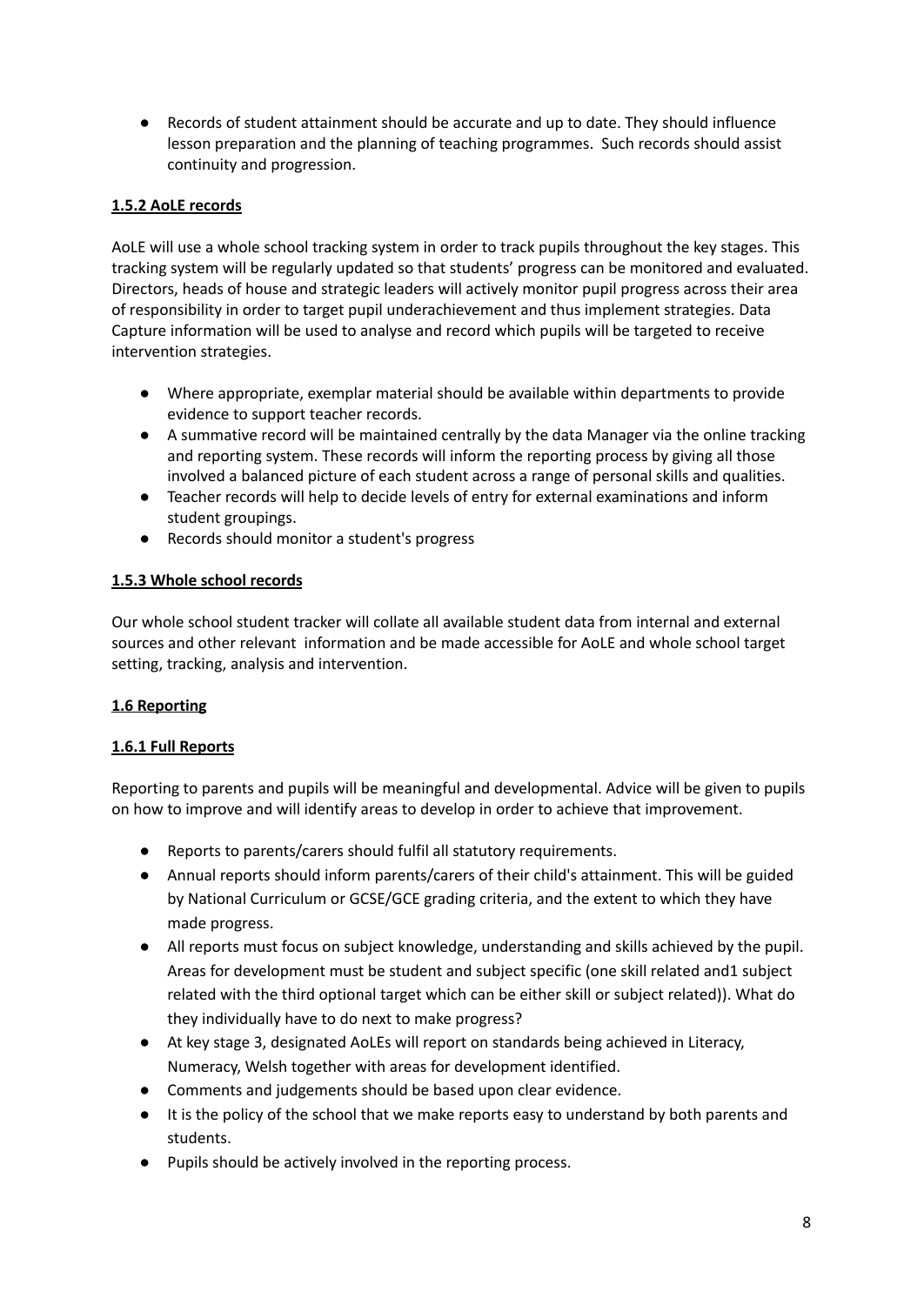● Pupil reports should provide a snapshot of progress across all subjects. The reporting process should seek to have a positive impact on students' attitudes, motivation and self-esteem.

Reports in Years 7 and 9 in July will be based on progress over the year, examinations, as well as formative progress and aim to provide meaningful feedback to parents/carers on pupils' progress in all subjects.

Year 8 will receive a report in March. This will be of assistance in the options process for Key Stage 4.

Year 10 will receive a report in April

Year 11 will receive a report in the Spring Term to enable further discussions on progress before the summer external examinations. Year 11 reports will be based on the mock examinations, external examinations, classwork and other relevant information.

Year 12 and 13 will receive a report in February.

# **1.6.2 Interim Reports and Data Captures**

The SIMS based whole school tracking system will collate a wide variety of assessment data including data from our cluster schools. This data will be used to track student progress.

At regular intervals 'a data capture will be recorded on SIMS indicating student' progress. This level/grade will be compared against the pupil target level/grade for each subject. Data will be broken down to give information on the progress of specific groups of pupils e.g. eFSM. Fine grading will be used to differentiate Performance Grades in Years 7, 8 and 9 and GCSE grades in Years 9, 10, 11 and in the Sixth Form. A data capture will record the **on track to get Performance Grade with fine grading** expected to be achieved at the end of the key stage.

#### **Year 7 and 8 Grade explanation (Definitions subject to review and change over the year):**

#### e.g. A grade

A1 - Secure A grade with continued effort.

A2 - Needs some support to secure the A grade e.g. support from home, monitoring and parental contact necessary to secure an A grade.

A3 - Maybe at risk of achieving the grade below and may require support e.g. support from home, monitoring by the class teacher and/or house tutor, head of house and strategic leader.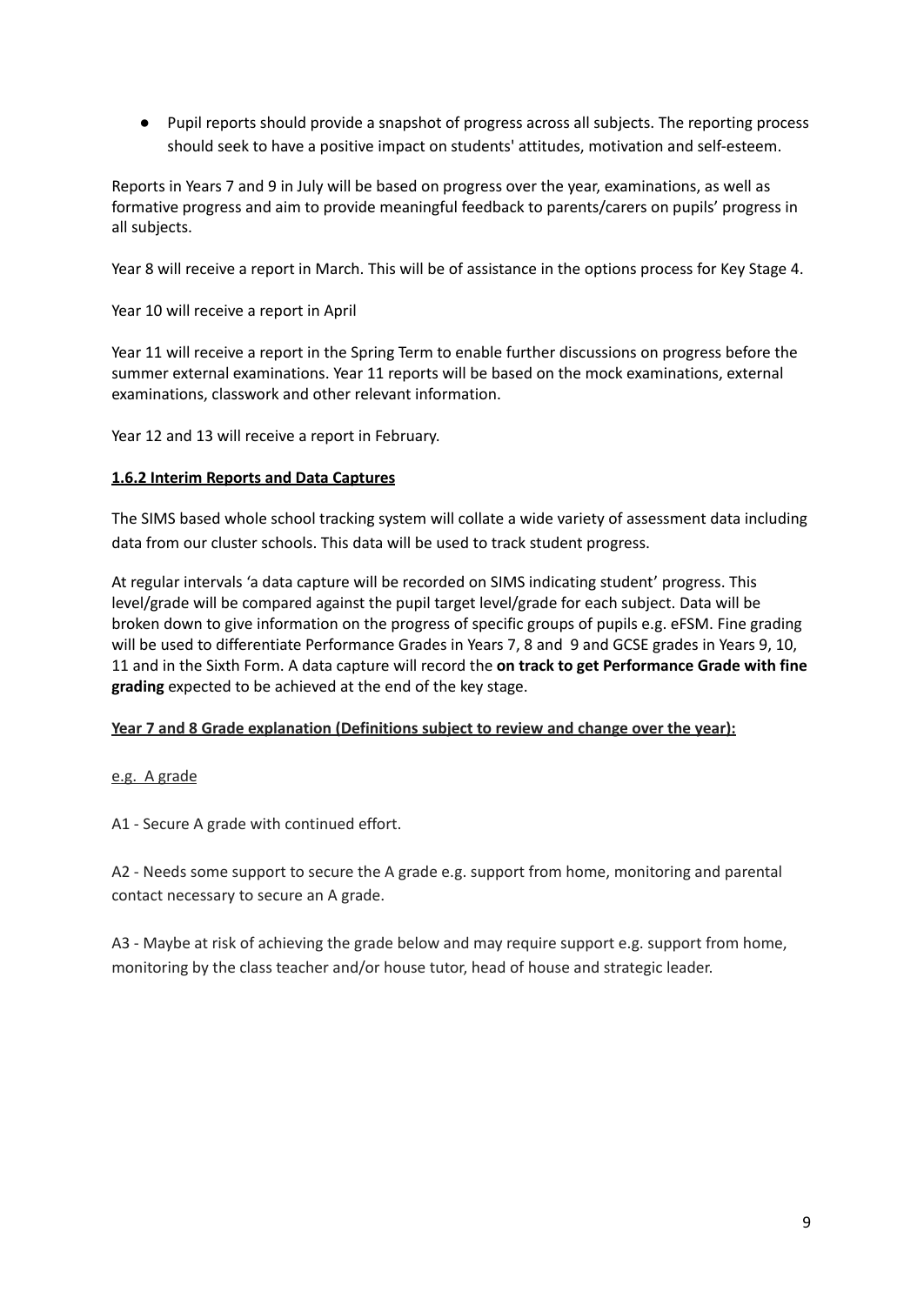| <b>GLOBAL GRADE</b> | <b>EXPECTED LEVEL AT END OF KS3</b> |
|---------------------|-------------------------------------|
|                     | ጸ                                   |
| A                   |                                     |
| B                   | 6                                   |
|                     | 5                                   |
| n                   | Δ                                   |
| F                   |                                     |

# **Year 9, 10, 11, 12 and 13 grade explanation (Definitions subject to review and change over the year):**

Year  $9,10,11,12$  and 13 (Grades A\* to G) and year 12 and 13 (Grades A\*- E)

# E.g. A grade

A1 - Secure A grade with continued effort.

A2 - Needs some support to secure a grade e.g. support from home, monitoring, parental contact necessary to secure an A grade.

A3 - Maybe at risk of achieving the grade below and may require support e.g. support from home, monitoring by the class teacher and/or house tutor, head of house and strategic leader.

For BTEC/Vocational subjects:

E.g. Level 1 Pass

L1P1- Secure L1 pass grade with continued effort

L1P2 - Needs some support to secure L1 pass grade, intervention e.g. (support from home, monitoring, parental contact) necessary to secure L1 pass

L1P3- Maybe at risk of achieving the grade below and may require support e.g. support from home, monitoring by the directors and/or teacher and/or head of house, parental contact. Where appropriate referral to our Additional Learning Needs may be required to access additional short-term interventions i.e. literacy or numeracy interventions or emotional literacy where applicable. If there continues to be no improvement the ALNCo will seek Local Authority Advisory Teacher's advice.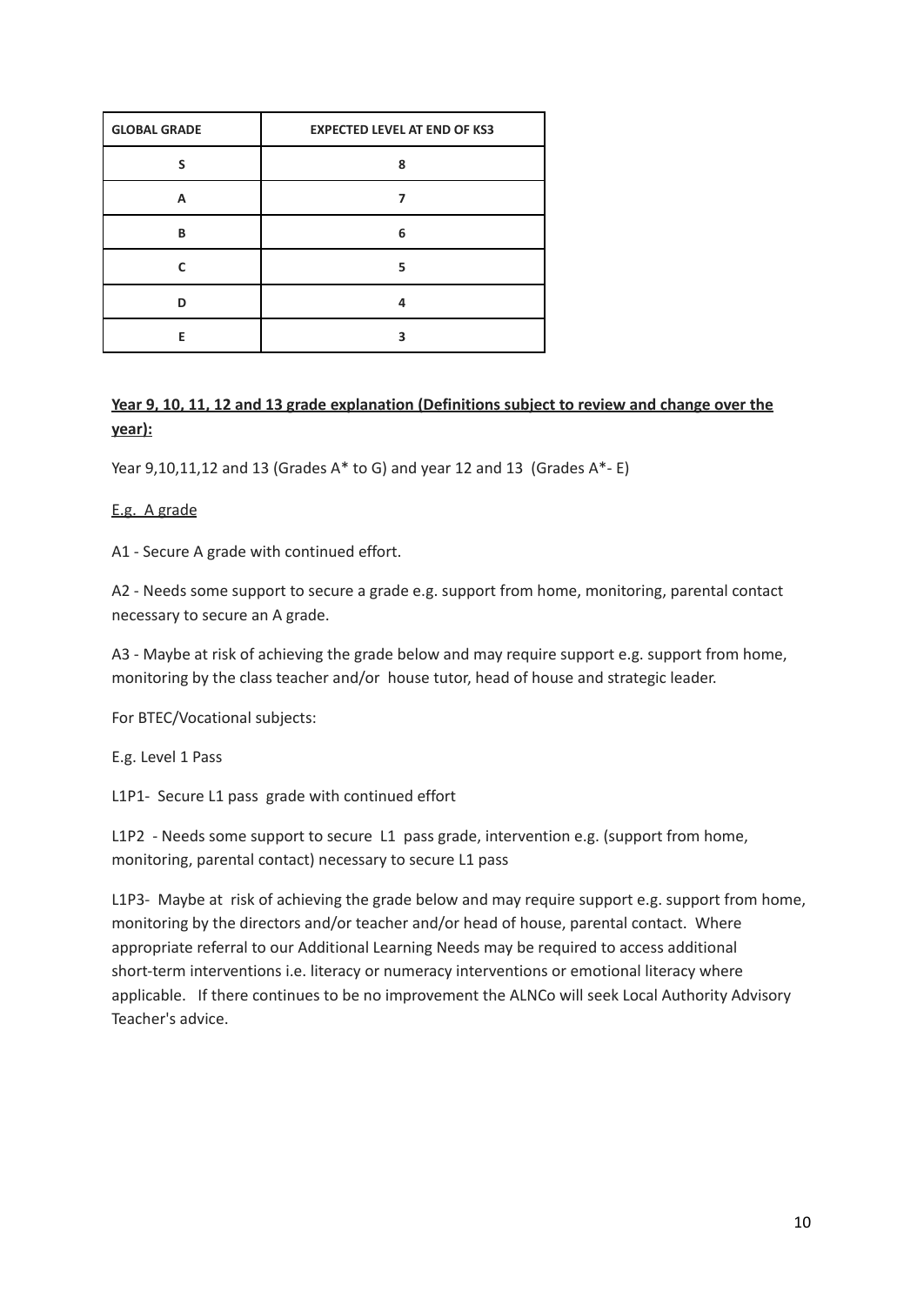#### **Level 2 Pass**

| L2P1                       | L2P2 | L2P3 |
|----------------------------|------|------|
| <b>Level 2 Merit</b>       |      |      |
| L2M1                       | L2M2 | L2M3 |
| <b>Level 2 Distinction</b> |      |      |
| L2D1                       | L2D2 | L2D3 |
|                            |      |      |

# **Effort**

The effort grade is a choice from **Excellent Good Satisfactory and Unsatisfactory.**

Teacher judgements on individual progress will be moderated in AoLE standards meetings calendared before data capture points .

Our whole school tracker will include overview pages for Directors, heads of house, strategic leaders, teachers, house tutors and senior staff which contain aggregated predicted national curriculum grades/levels for year 7 and 8 and GCSE/GCE grades for year 9,10,11,12 and 13. These will be broken down to provide information on pupil groups such as eFSM and boy/girl performance.

At the end of Key Stage 3, a level will be submitted for each year 9 student. AoLE portfolios will be used to moderate individual pieces throughout Key Stage 3. This will aid the standardisation process to support teachers' judgements in deciding upon a final level. Year 8 Foundation subjects will also moderate their final levels but core subjects will continue into year 9 (due to the introduction of the 3-year GCSE)

Interim progress reports will be distributed to parents after data captures. Parents will receive these interim progress reports in addition to the full report. They will display progress against the target the student is working towards including fine grading. The student will have also evaluated their progress to date and annotated the interim report with areas they are succeeding in and have identified areas they need to address.

Pupil progress evenings will usually be informed by either a full or interim progress report according to the school assessment calendar..

(See appendices example of our assessment and reporting schedule)

#### **1.7 Management of assessment, recording, reporting and feedback:**

#### **Teachers should:**

- have a responsibility to monitor their own feedback, upgrade (\*1) recording and assessment activities.
- analyse their assessment/progress results in order to evaluate effectiveness of their teaching and learning e.g. girls/boys, pupils eligible for Free School Meals (eFSM), More Able and talented pupils (MAT), Additional Learning Needs (ALN), Looked After Children (LAC), English as an Additional Language (EAL) within their classroom setting.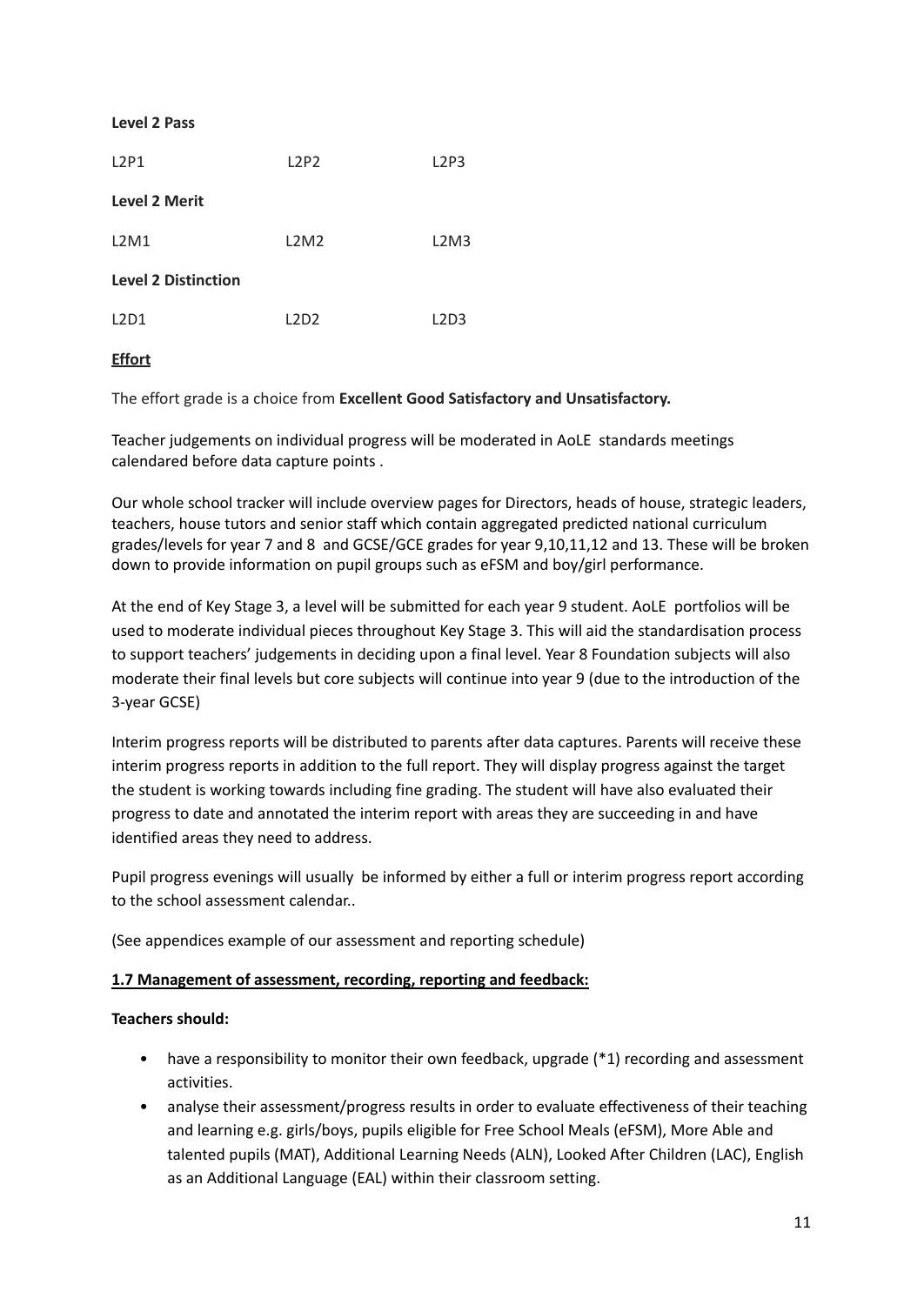- contribute to the consistency of feedforward (upgrade) activities, recording and assessment within the AoLE.
- quality assure their own reporting.

\*1 Learners will use 'Upgrade Time' to reflect on their progress, action points and close gaps in their learning.

• mentor groups of learners within their own classroom environment under the direction of the director, head of house and strategic leader.

# **Directors should:**

- take responsibility for the implementation of our assessment policy.
- analyse their assessment/progress results in order to evaluate effectiveness of their teaching and learning e.g. girls/boys, pupils eligible for Free School Meals (eFSM), More Able and talented pupils (MAT), Additional Learning Needs (ALN), Looked After Children (LAC), English as an Additional Language (EAL) within their classroom setting.
- monitor regularly that the assessment arrangements are being followed.
- coordinate and participate in the mentoring of groups of learners within their area.
- quality assure the assessment, reporting and recording output.

# **House Tutors should:**

- support students in their understanding of our assessment policy as it applies to them and help them to use its outcomes to their benefit e.g. areas for development identification and improving their own performance.
- Use the assessment/progress results in order to support their pupils e.g. girls/boys, pupils eligible for Free School Meals (eFSM), More Able and talented pupils (MAT), Additional Learning Needs (ALN), Looked After Children (LAC), English as an Additional Language (EAL) within their classroom setting.
- participate in the mentoring of groups of learners within their house group.
- quality assure their own reporting

# **Heads of house should:**

- monitor the effectiveness and consistency of the assessment policy as it applies to their house
- analyse their assessment/progress results in order to evaluate effectiveness of their teaching and learning e.g. girls/boys, pupils eligible for Free School Meals (eFSM), More Able and talented pupils (MAT), Additional Learning Needs (ALN), Looked After Children (LAC), English as an Additional Language (EAL) within their classroom setting.
- mentor groups of learners and coordinate interventions within their house.
- quality assure the assessment, reporting and recording output.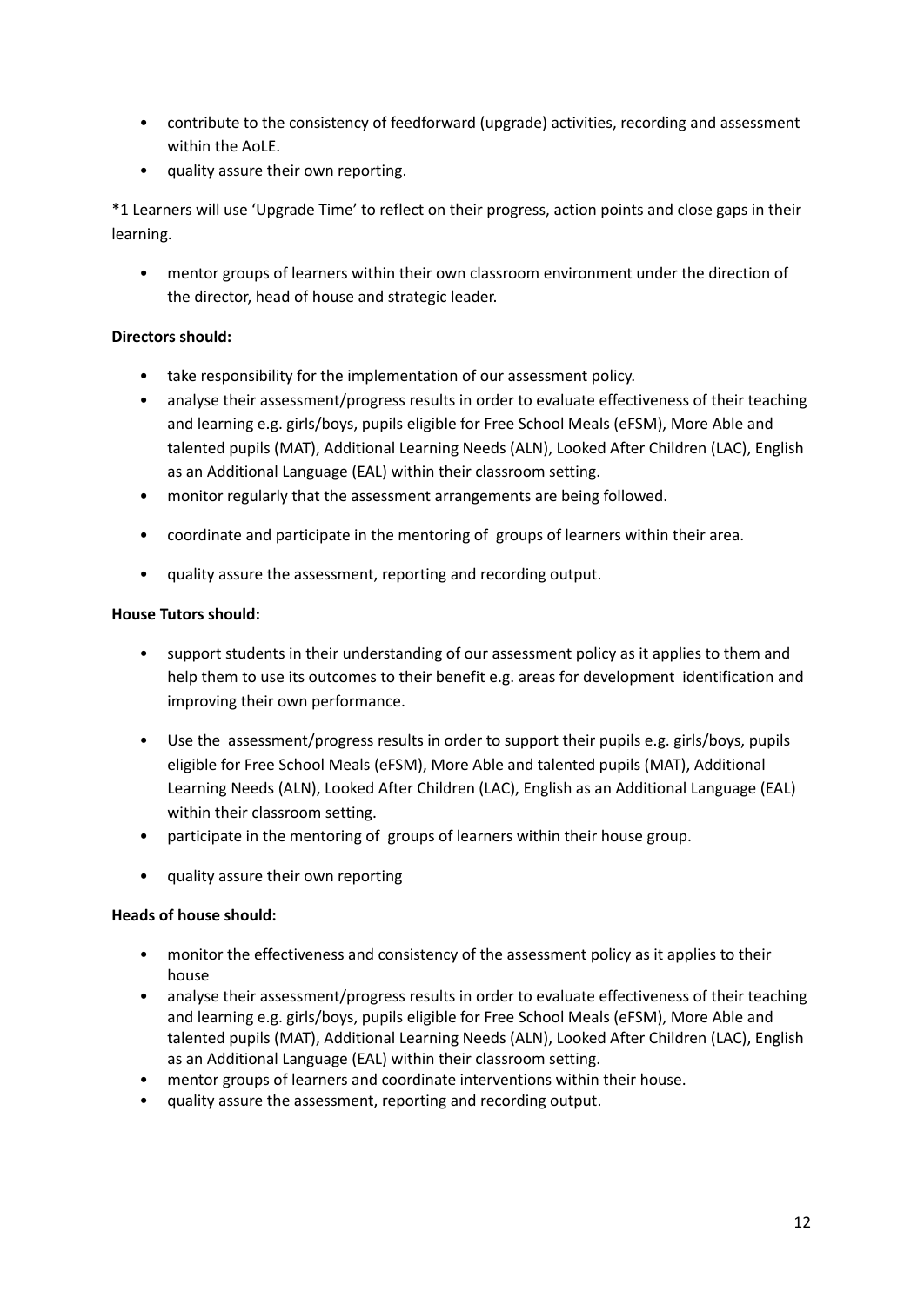# **Strategic leader should:**

- monitor the effectiveness and consistency of the assessment policy as it applies to their key stage.
- analyse assessment/progress results in order to evaluate effectiveness of teaching and learning e.g. girls/boys, pupils eligible for Free School Meals (eFSM), More Able and talented pupils (MAT), Additional Learning Needs (ALN), Looked After Children (LAC), English as an Additional Language (EAL) within their classroom setting.
- have an overview of the mentoring of groups of learners by the heads of house and directors including the interventions in place within their key stage.
- mentor groups of learners and coordinate with heads of house and directors.
- quality assure the assessment, reporting and recording output.

# **SLT should:**

- keep the school assessment policy under constant review.
- check regularly that the assessment policy is being followed.
- oversee the preparation of reports to parents annually.
- mentor groups of learners and coordinate with heads of house, directors and strategic leaders.
- oversee and quality assure the assessment, reporting and recording output.

#### **The Head teacher should:**

• evaluate performance within the School.

Effective assessment requires careful management at all levels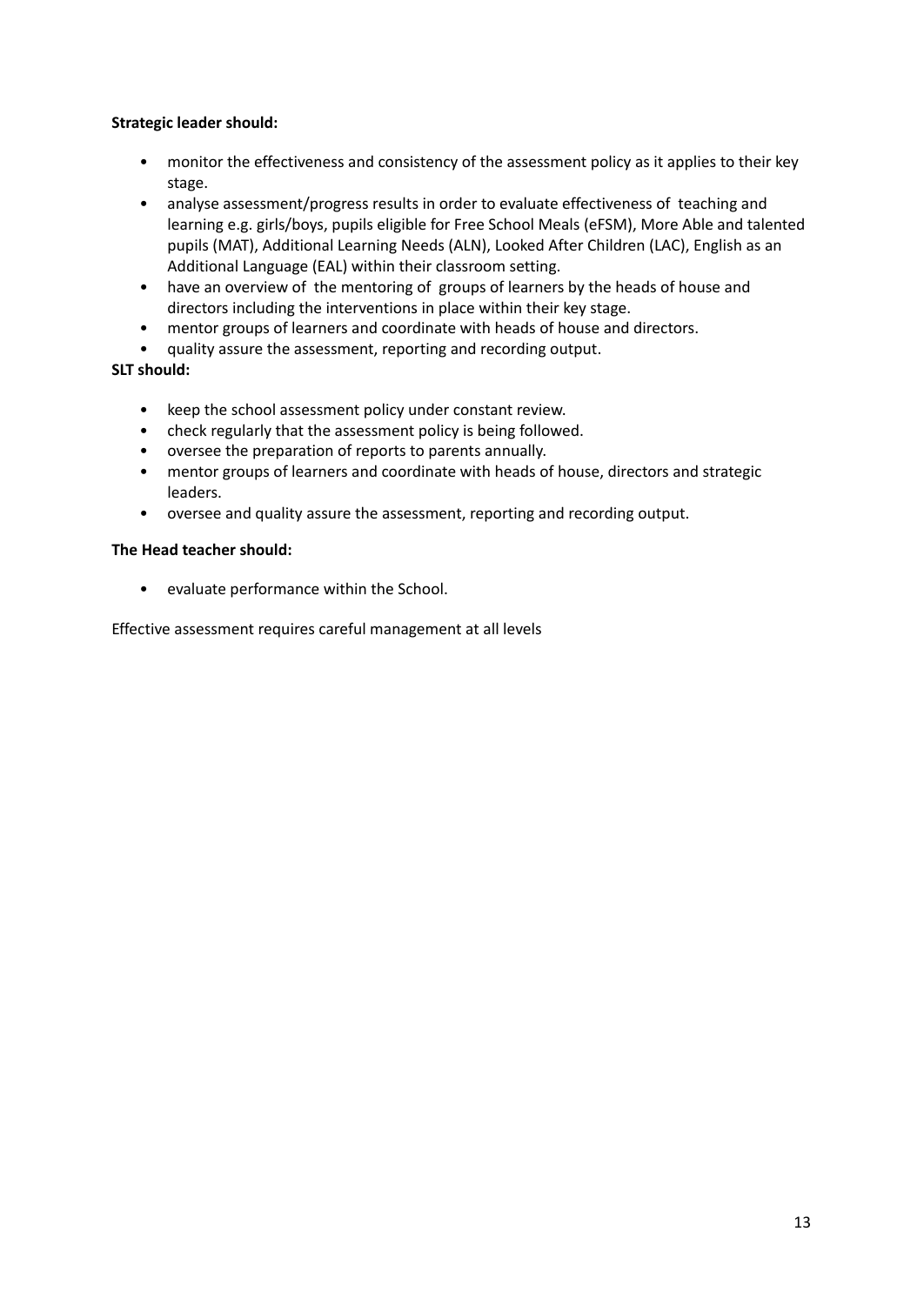# Appendices

1. AoLE assessment overview pro forma example

| Milford Haven School.<br>Ysgol Gyfun Aberdaugleddau |               |                                  |                                                              |                                  |               |                                  |
|-----------------------------------------------------|---------------|----------------------------------|--------------------------------------------------------------|----------------------------------|---------------|----------------------------------|
|                                                     |               |                                  | Overview of K33, 4 and 5 scheme of learning and assessments. |                                  |               |                                  |
|                                                     | <b>Autumn</b> | <b>Autumn</b>                    | Spring                                                       | Spring                           | <b>Summer</b> | Summer                           |
| $\overline{7}$                                      |               |                                  |                                                              |                                  |               |                                  |
| Number of                                           |               |                                  |                                                              |                                  |               |                                  |
| lessons                                             |               |                                  | Information used to inform on track to get year 7            |                                  |               |                                  |
|                                                     |               | Yr 7 P1 (Progress Judgement on?) |                                                              | Yn 7 P2 (Progress Judgement on?) |               | Yn 7 P3 (Progress Judgement on?) |
| <b>Evidence 1</b>                                   |               |                                  |                                                              |                                  |               | $\overline{\phantom{a}}$         |

|                   | Milford Haven School.<br>Ysgol Gyfun Aberdaugleddau |  |
|-------------------|-----------------------------------------------------|--|
| <b>Evidence 2</b> |                                                     |  |
|                   |                                                     |  |
| <b>Evidence 3</b> |                                                     |  |
|                   |                                                     |  |
|                   |                                                     |  |